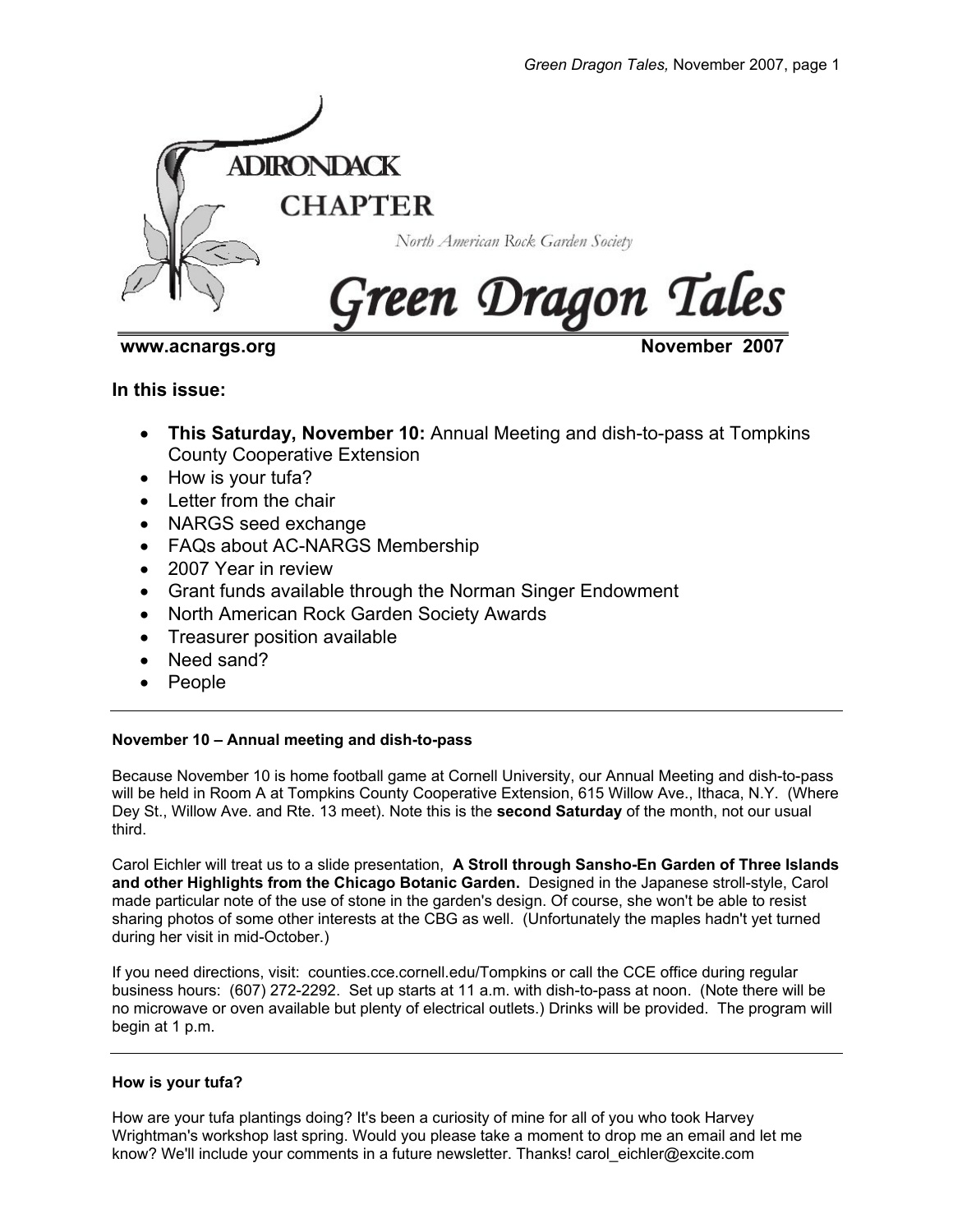### **Letter from the Chair**

I always feel a little guilty calling our meetings to order each month. I see so many lively conversations going on that I hate to interrupt – even if it is so that we can get on with our program for the day. With our November meeting you'll have a chance to chat at greater length with fellow members and enjoy someone else's cooking. (Doesn't it seem to always tastes better than your own?) We'll even spare you the annual "year in review" reports. Instead they are included in this newsletter. So do take a moment to read them at your leisure and congratulate yourself on the completion of another successful year.

And don't miss the details for our meeting in this newsletter. (See page 1.) Note there are two significant changes. First, **this meeting is being held at Cooperative Extension.** Secondly, it will be held on **November 10** – the second Saturday of November instead of our usual third Saturday.

After this meeting we'll be taking our winter break until February – the traditional time when members share noteworthy garden information and photos from their gardens, trips, etc. The Board meets during this break to map out the year ahead. You can anticipate that 2008 will be another stimulating and inspiring year.

There's still a little time left for us to wrap up the garden season and then move on to dreaming about the next. I know I'm anxious to see my newly-planted *Corydalis solida* emerge and bloom. It will forever remind me of Janis Ruksans and his native Latvia – and the lovely slide he showed of the field of blooming Corydalis with all its color variations in his nursery.

See you at the November meeting!

### *Carol Eichler, chair*

#### **NARGS seed exchange**

The NARGS annual seed exchange is coming! The good news is that the exchange offers approximately 5,000 species. The bad news is that the exchange offers 5,000 species. With so many plants listed, where does one begin to assemble a seed order? (Note you must be a member of NARGS National to participate.)

For me, I've found that making my choices is a process. Perhaps I take the task far too seriously. Not only do you have to pick 25 first choices, but any number of alternative choices. The latter is definitely advisable because seed quantities are limited and often first choice seeds are not available.

Here are some of my thoughts on selection methods – some tried, some merely ideas:

- **Keep a wish list.** Throughout the year keep a wish list of plants that you've either admired from our program talks, *Rock Garden Quarterly* articles, catalogs, etc. In theory this makes a lot of sense, in practice, less so. Don't expect a lot of these plants to be offered. Furthermore, it assumes more organization than I've been able to pull off. Every year I vow to do this, but it doesn't happen. I suppose there's no time like the present to start.
- **Ask someone else to order for you.** Know someone who is organized? They may love the opportunity to place a second order with their 'first string' choices. If **you** are one of those people, let's talk!
- **Pick plants from a genera that you like.** What are your favorite plants? *Dianthus? Campanula? Saxifraga?* Can't get enough of them? Why not explore other species in your favorite genera to your heart's content? By concentrating on a few genera, you can set up informal evaluation trials. This seems like a good learning model. I've done this in the past with some success.
- **Identify known seed collectors and choose from their contributions.** This sounds like a great idea but has proved to me to be laborious since contributors are only listed by number. This year, I'll try using the online catalog at the NARGS website and the search function on my computer to see if this works to simplify the process of identifying contributors.
- **Order only wild-gathered seed.** If you like this idea, be sure to order early as seed is distributed on a first-come, first-served basis and the wild-gathered seed is not only more limited but seems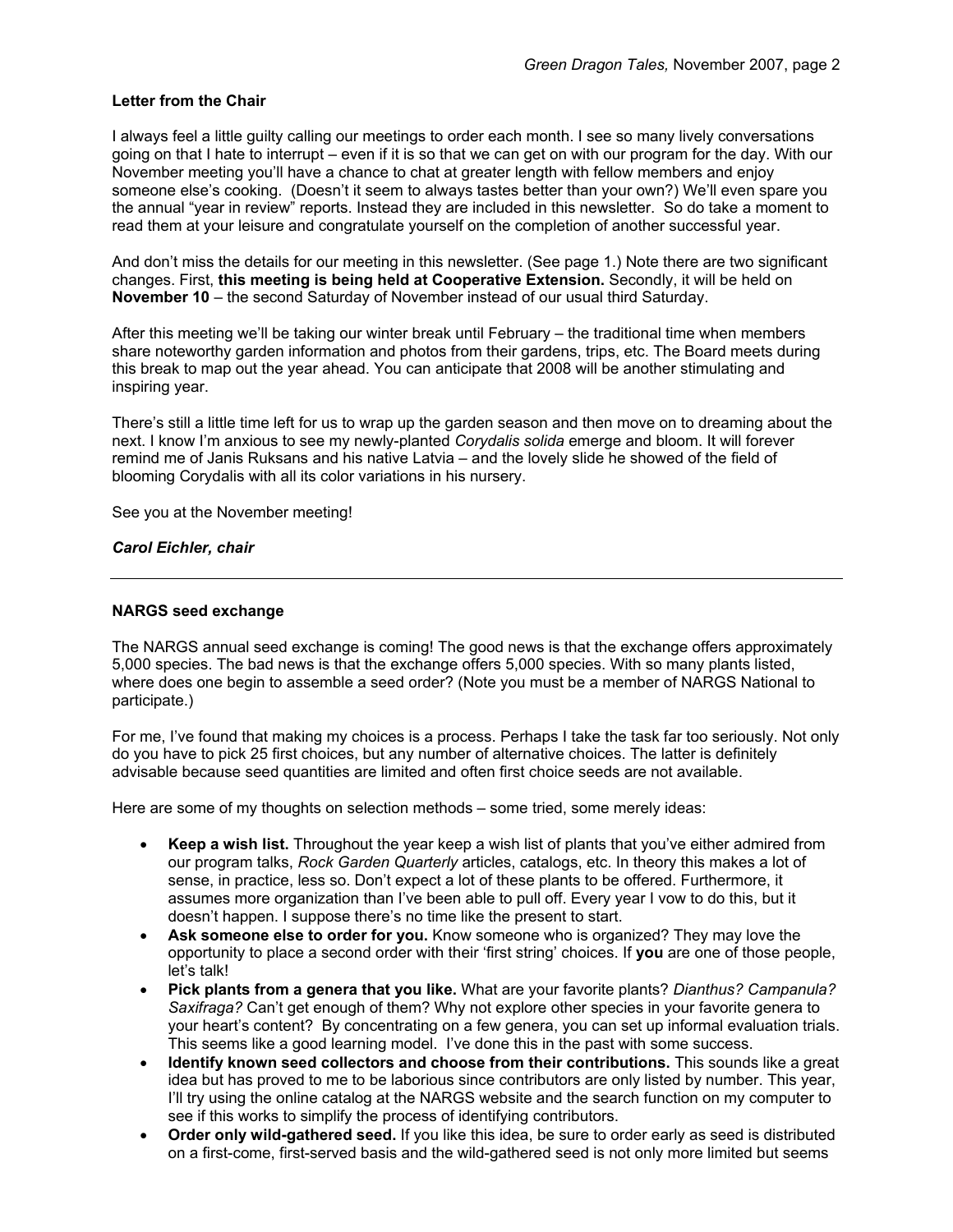to be more in demand. This may be one instance where it pays to be among the seed contributors, as they get priority consideration.

- **Select from someone else's plant list.** For example, last year I ordered from Gwen Kelaidis's list of the *First 100* and *Second 100 Rock Garden Plants*. Using this method last year, I had a lot of success with germination too. However I found a lot of the plants on her list were not on the NARGS list. So I went through most of her 200 plants to assemble my order. Another reasoned advantage of this method is you should get plants that are proven performers in the rock garden.
- **Use the random or 'Ouija board' method** of letting your finger wander down each page and stop where the mood strikes. This is a simple, quick, and tempting method and one that I've not been adventurous enough to try – yet.

Lastly, here are some other suggestions that I've reasoned out to facilitate the selection process. If I'm truly looking for rock garden plants (and many listed are not), then I limit myself to plants no taller than 10 inches (25 cm). Even that may be too tall for my troughs. But at least it falls within one parameter of defining a rock garden plant, that of height. The catalog lists in centimeters, so it's good to keep in mind that the conversion is roughly 2.5 centimeters per inch.

I try to avoid hybrids because they won't reliably seed true. (Some may prefer to seed hybrids because of the variability they may get.) I also get suspicious of species where there are many contributors. To me (and this is just my opinion), this widespread availability suggests the plant produces a lot of seed and may be invasive.

I also like to look up plants on the internet as time allows – if they can be found. This can be very timeconsuming but rewarding. Google images (http://images.google.com) is a great resource, especially if you have high-speed internet connection.

OK. So I've shared my secrets of seed selection. I invite you to share yours for a future newsletter.

Just remember, when your catalog arrives early next year, have some fun! In the end, I don't allow myself to think there are bad choices. After all, someone took the time to collect, clean, and send in their seed so the contributor must think there is something worthy about the plant.

So I suggest you jump right in, place an order, start some seeds (it's a great way to begin the garden season in the winter), and bring your extra seedlings to our seedling exchange in April!

Next newsletter: Carol's easy method for starting seed and growing seedlings.

# *Carol Eichler, chair*

### **FAQs about AC-NARGS Membership**

It's time to renew your membership for 2008 – and recruit a friend or two to join as well. With that in mind, here are membership details:

**How much does it cost to join?** Currently, individual Memberships are \$10 per year, Family Memberships \$15, and Business Memberships \$25, which entitle the business to an additional business listing in the member directory. We also offer an Individual Lifetime Membership for \$100, and Family Lifetime Membership for \$150. (You'll never again have to ask, "Am I paid up?")

Note that any member who requests to receive a hard copy of the newsletter through the mail will pay an additional \$5 per year to cover printing and postage costs. (Note this cost may go up in the future to more accurately reflect real cost.)

**How long is a membership good for?** Memberships follow the calendar year from January 1 through December 31. The membership cost remains the same regardless of when during the calendar you pay your dues. We generally begin our membership renewal drive in November.

**What are the benefits of membership?** While our meetings have always been "open to the public" at no cost, there are some member-only benefits. Among them: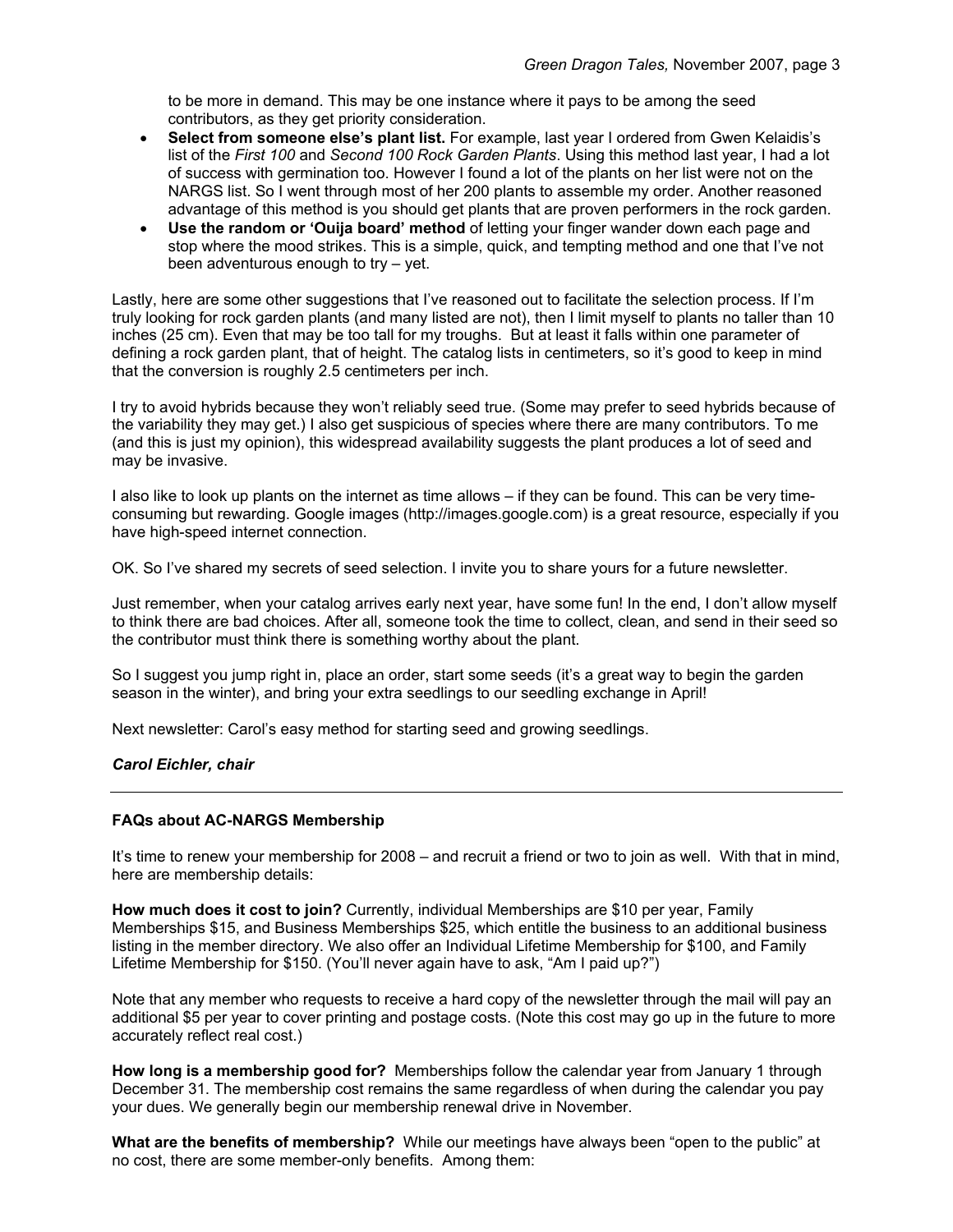- Receiving the *Green Dragon* newsletter electronically or by mail.
- A 25 percent discount on plant purchases at our May sale.
- Purchasing plants at our August members-only plant sale.
- Eligibility for annual appreciation gifts, grants, and awards.

**What is the difference between AC-NARGS and NARGS-National?** The Adirondack Chapter is one of 36 Chapters affiliated with NARGS-National, the parent organization.

**What is the relationship between the Chapter and National?** The Chapter receives certain benefits from the affiliation in return for a few expectations. National provides its Chapters with speakers of national and international repute that we otherwise would not be able to afford on our own. When a new chapter is proposed – as was the case with the Genesee Valley Chapter recently, National must grant approval. Otherwise, we operate fairly autonomously with our own board, budget, and program each year. The Chapter does not pay anything for this affiliation.

**Why should I join NARGS National?** Your membership connects you to thousands of gardeners worldwide who have similar interests and collectively represent a wealth of rock gardening and more general gardening knowledge. Your membership also supports the mission of NARGS which is to promote knowledge and appreciation of rock gardening. In addition, there are some fabulous benefits to national membership, among them eligibility to participate in the annual seed exchange (with over 5,000 seed species, many of which are not available in the trade), subscription to the *Rock Garden Quarterly* (beautifully and intelligently executed) and *Bulletin*, and invitations to the annual Conference and two study weekends, discounts on books through Timberline Press, and more. Visit their website at www.nargs.org to learn more about them.

**How do I join NARGS National?** For those who are members, you are automatically sent annual renewal notices. For first-time and lapsed National members, our Chapter membership form now allows you to join National as well. It's as easy as checking the box indicating that you wish to join and enclosing the additional membership cost of \$30. We'll forward this to the national organization. Their membership, unlike ours, runs a full 12-month cycle. In other words, if you join in April, you will need to renew in April. Once a member, they automatically send you renewal notices.

**What are you waiting for?** A membership form is included with this newsletter mailing. Fill it out and return it now, before you forget.

### **2007 Year in review**

As I conclude the first year of my second term as Chapter Chair, I am pleased to present to you our annual report for 2007 – another action-filled one in my opinion. Speakers, plant sales, newsletters, workshops, trips and more plants through plant-of-the-month, door prizes, and member appreciation gift – all of this we do to accomplish our main mission which is for all of us to grow and learn more about specialized plants – alpines, low-growing perennials, and wildflowers that grow well among rocks – whether they be planted in woodlands, raised beds, walls, containers and troughs, or alpine berms.

I wish to express my deep gratitude for such a committed and hardworking Board who, likes the stones in a rock garden, are the "bones" of this organization. They are the ones to whom I give credit for our continuing success at all levels. Or as our newsletter calls them, they are our "volunteers who help make everything happen."

Many thanks (in alphabetical order) to Robin Bell, Craig Cramer, John Gilrein, Billie Jean Isbell, David Mitchell, and Carolyn Yaeger. Please take a moment to let them know how much you appreciate their time and effort!

### *Carol Eichler, chair*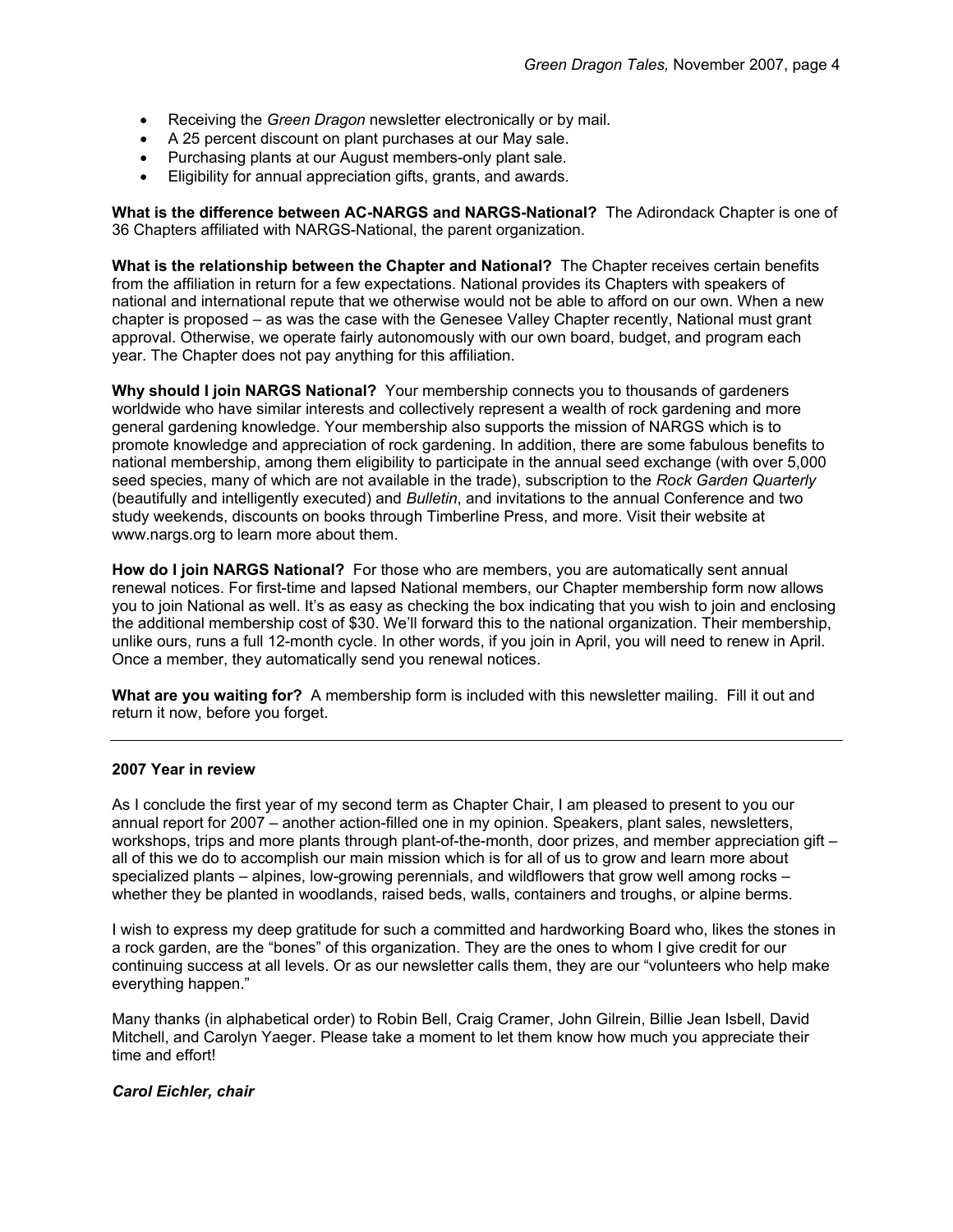### **Plant sales - David Mitchell, coordinator:**

2007 was one of the best for plant sales. The free seedling exchange in April was a success, resulting in more donations for our May plant sale at the high school. Sales from the May sale were \$2,235.75 (2006: 1,929.32; 2005: \$1,568.03). Nineteen members attended the August members-only sale, netting \$740.50 (2006: \$704.00; 2005: \$318.00).

As plant sales coordinator I am actively searching for ways to improve propagation techniques. I have been gathering ingredients for potting mixes on the basis of soil recipes Maria Galletti of Mont Echo Apines graciously shared with me. The Wurster Garden Study Group has the potential to become our plant lab, a source for plants and cultivation knowledge. I hope members will continue to share special plants and knowledge in the coming year.

## **Plant of the month - John Gilrein, coordinator:**

One of our Adirondack Chapter goals is to provide an interesting plant of the month at our meetings. Our criteria for choosing the plant of the month include the following: We're looking to challenge our members, but provide plants that are growable, and plants related to the presentation by the current speaker at our meeting. Sometimes it's a challenge to locate some of the plants covered in the speaker's program, but it's a fun challenge in spite of our ability to locate a source for only some of the plants in the program. I've scoured several mail order sources looking for specific plants. For some I have not been able to find any source. Not surprising, since rock/alpine gardening isn't in the mainstream and many of us seem attracted to exotic plants. We'll continue again with plant of the month in the spring. Hope you have had success and some pleasant surprises with you plants of the month!

## **Financial matters - Carolyn Yaeger, Treasurer:**

The Chapter finances continue to be very healthy and stable. Income from plant sales and memberships provide the majority of our annual funding; covering the costs associated with our programs and member benefits such as the newsletter.

This year the Grants Committee proposed and the Board supported the idea to use some funds carried forward from previous years to support workshops and plant introductions for members in addition to providing support to attend conferences. Four members received grants to attend the Eastern Winter Study Weekend in Rochester in January. Then 15 members received 50-percent subsidies to attend the Tufa Workshop in March. And at four meetings during the year, plants or bulbs were given away or offered as buy 1, get 1 free. The Committee and the Board felt this was a good use of the funds and now would like to hear from all of you – should this continue next year?

Funds invested with the Community Foundation have continued to grow. Since the Chapter has not needed the annual interest to support the budget, those funds have been reinvested by the Foundation. The Chapter budget year ends on December 31st, and I will provide a more detailed report with actual figures in the February 2008 newsletter.

### **Membership - Carol Eichler, coordinator:**

While our plant sales contribute to the financial well-being of the Chapter, our membership is critical to our future. Without attendees at our meetings, participants in workshops, people to go on our garden tours, contributions and buyers of plants at our sales, we would cease to exist

At a time when membership in NARGS National has been steadily declining, our own Adirondack Chapter has been holding its own. At the conclusion of this year our membership stands at 93 (compared to 99 in 2006), with seven brand new members this year. While we can expect to lose some/gain some each year, one prominent loss in membership this year is due to the transfer of some members to the Genesee Valley Chapter,

Attendance at meetings continues to be very promising – in the range of 30-40 people signing in for our programs which, if you do the math, is between 30-40% of our membership total. Impressive (even admitting not all who attend are members)! Craig Cramer does a great job sending out press releases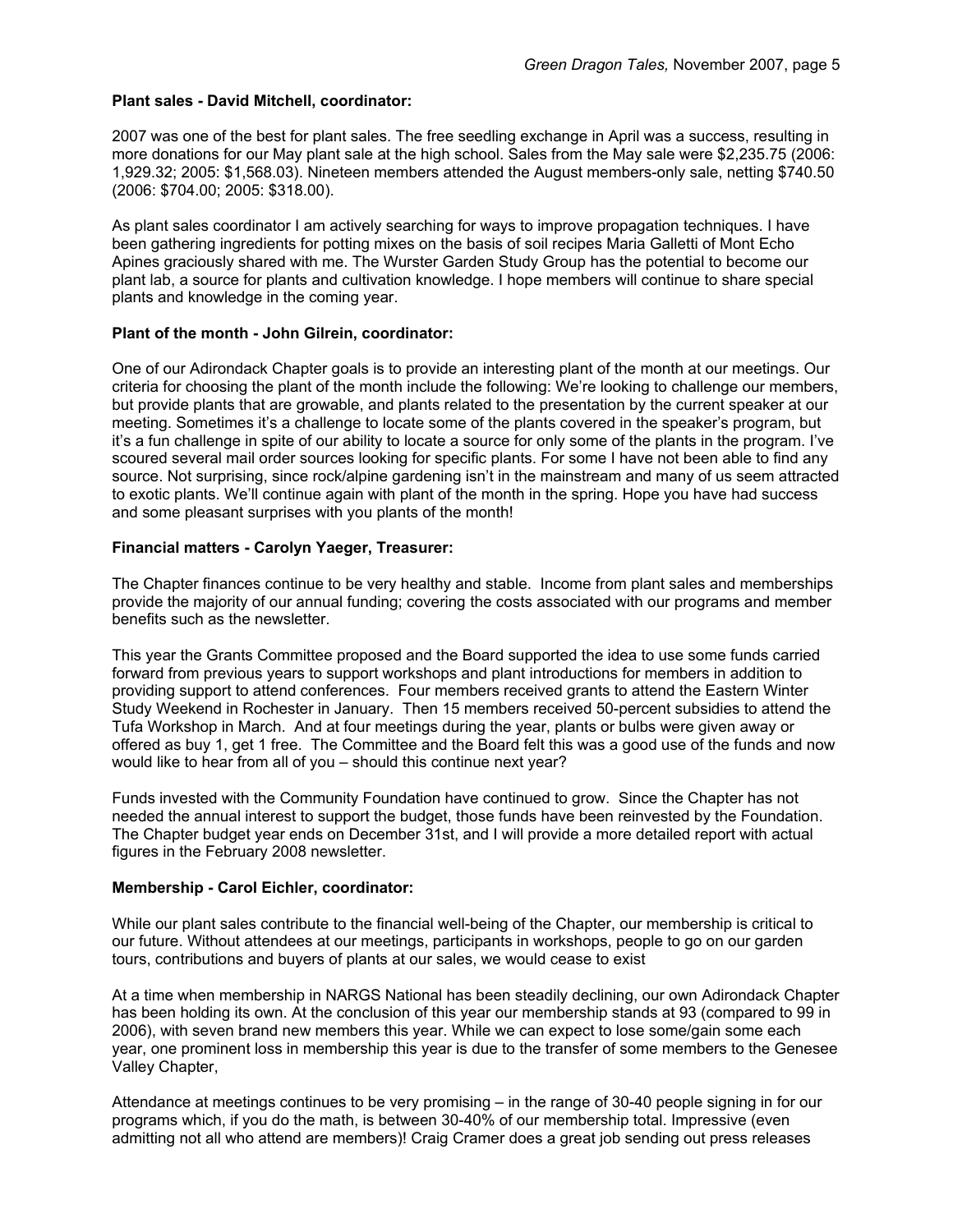that advertise our meetings to the greater gardening public and BZ Marranca's unofficial gardeners' listserve also helps distribute information about our meetings to a targeted, gardening audience.

Our meetings become a source for recruiting new members. Our table at the Cooperative Extension Garden Fair in May gives us great exposure and has become another recruitment source such that this year we ran short of brochures to distribute! This year we took a more active role in encouraging our Chapter members to join the National organization by making it easy to join when members renew their annual Chapter membership. By doing so, two of our members became National members too.

We continued to develop new member benefits. Besides an annual member appreciation gift of bulbs, we subsidized the cost of Harvey Wrightman's tufa planting workshop and awarded four scholarships to attend the Winter Study Weekend. It was great to see this kind of representation from our Chapter. We also conducted a member survey to get feedback on how we're doing and how we might improve.

Finally, our membership is critical in providing the current and future leadership of the Chapter to plan and implement all of the above-mentioned activities and more. These leaders form the Board of the Adirondack Chapter. We are fortunate to have a committed group of volunteers who give generously of their time for the greater good. This next year will be critical to the future of the Chapter as several of these positions will be vacated including Chapter Chair (because of term limits). New individuals must be willing to "step-up" to continue the work of keeping the Chapter an active and vibrant one.

### **Grant Funds available through the Norman Singer Endowment**

Do you have an idea to promote rock gardening for the greater good, but lack the money to carry it out? Perhaps NARGS National can help.

NARGS has established the Norman Singer Endowment Fund for such a purpose. It is "intended to be a resource in support of special, one-time projects that advance the art and science of rock gardening." In the past, NARGS has awarded funds to plant/seed expeditions, to aid in the construction and enhancement of public rock gardens (including the funding for our own Wurster Rock Garden), to study various plant genera such as *Epimedium, Phlox,* and *Aquilegia*, and to projects to further inform the public about rock gardening. Past awards have been in the range of \$100 to as high as \$5,000.

If you have a project in mind, I encourage you to talk with me (Carol Eichler at carol\_eicler@excite.com) before applying. The Board has discussed some ideas as well and I would prefer that we coordinate any applications submitted from within our Chapter in order to keep our application strong rather than to appear in competition for funds. The application deadline is April 15, 2008. Applicants are notified after the NARGS Annual Meeting in June.

Guidelines may be accessed at www.nargs.rg/info/endowmentguide.html.

#### **North American Rock Garden Society Awards**

Did you know that NARGS offers several awards to honor individuals for their contributions to rock gardening, NARGS, or the greater gardening arena?

Here are the nomination guidelines and information about each of these awards. Any member of the Society can nominate a person. Nominating letters are to be sent to the Awards Chairman (Marguerite Bennett, 17015 26th Ave, NE, Seattle, WA 98155, email mmbbennett@mailstation.com) who will distribute them to the Awards Committee members. Deadline is April 15, 2008. If you know someone who would be appropriate to nominate for one or more of these awards, we encourage you to do so. In the past several members of our Chapter have been honored.

**Linc & Timmy Foster Millstream Garden Award** - Newly-established in 2006, this award is for an outstanding contribution to the North American Rock Garden Society for creating a superior garden. This is not meant to be a competition, but to recognize members great gardens across the various styles and regions of the United States and Canada. Since there is such a wide range of possibilities in style and climate regions, it has been decided there needs to be four categories of gardens. They are: the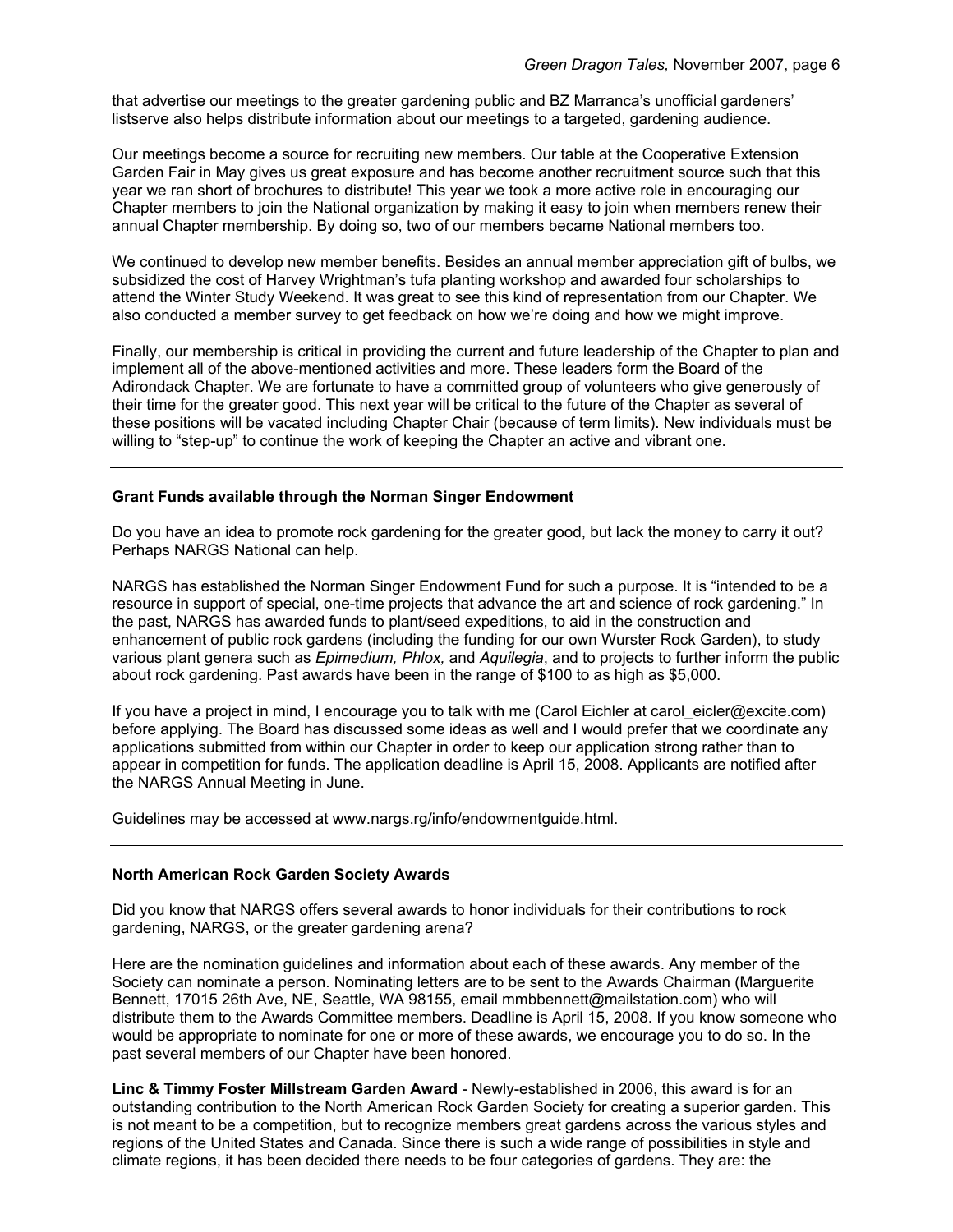Container Garden, the Alpine Rock Garden, the Woodland Garden and the Special Garden. Any of these gardens must be a private garden to eliminate unfair institutional advantages. This award is meant to reward the creation of gardens which meet a wide standard set by the North American Rock Garden Society and reflects well on that society. For greater detailed information and requirements contact the current Awards Chairperson.

**Award of Merit** - Established in 1965, this award is given to persons who have made outstanding contributions to rock and alpine gardening and to the North American Rock Garden Society. In addition, the recipients will be people of demonstrated plantsmanship. The recipient must be an active member of the Society. Nominations for the Award of Merit must be accompanied by a letter stating why this person deserves the award. List outstanding services to the Society, comment on the person's plantsmanship, and - if appropriate - refer to any published articles or books on rock gardening authored by the nominee.

**Marcel Le Piniec Award** - Established in 1969, this award is given to a nursery person, propagator, hybridizer, or plant explorer who is currently actively engaged in extending and enriching the plant material available to rock gardeners. This may be a joint award if two people have worked closely together. The recipient need not be a member of NARGS. Nominations for the Marcel Le Piniec Award must be accompanied by a letter stating why this person deserves the award and listing the specific activities that qualify him or her for the award. Two seconding letters should also be sent to the Awards Chairman.

**Edgar T. Wherry Award** - Established in 1973, this award is given from time to time to a person who has made an outstanding contribution in the dissemination of botanical and/or horicultural information about native North American plants. The works must be scientifically sound, but may be written for popular readership and do not have to be specifically about rock garden plants. Generally, the award recognizes a body of work or a lifetime of literary effort rather than a single work (see the Carlton R. Worth Award). The recipient does not have to be a member of the Society. No supporting letters are needed for the Edgar T. Wherry Award only a letter outlining the specific books and/or articles written by the nominee that qualify him or her for the award.

**Carlton R. Worth Award** - Established in 1985, this ward is given to an author of distinguished writings about rock gardening and rock garden plants in a book or in magazine articles. Special preference is given to material published in the NARGS Bulletin. The recipient does not have to be a member of the Society. No supporting letters are needed for the Carlton R. Worth Award, only a letter outlining the specific books and/or articles written by the nominee that qualify him or her for the award.

**Marvin E. Black Award** - Established in 1990, this award is given to a member of the Society who excels at promoting membership in NARGS; organizing study weekends, national, and international meetings. They should also be involved in such activities as planning trips to study plants and to meet other plant people. The emphasis shall be placed on a member who has helped other people to reach their potential in the plant world. The recipient must be a member of the Society. Nominations for the Marvin E. Black Award must be accompanied by a letter stating why this person deserves the award and listing the specific activities that qualify him or her for the award. Two seconding letters should also be sent to the Awards Chairman.

# **Treasurer position available**

The Adirondack Chapter of NARGS will need a replacement Treasurer in 2008. The perks are great:

- You get to take in lots of other people's money and then spend it;
- You get to hear all the news first hand and help shape the future direction of the Chapter;
- You get to work with the current treasurer to learn the job.

The only requirement is basic knowledge of computers and Excel spreadsheet software. No bookkeeping experience is necessary and it takes only a few hours a month of your time. Plus, you'll learn a marketable (perhaps even new) skill!

If you are interested, please call me, at (607-844-9462).

### *Carolyn Yaeger, treasurer*